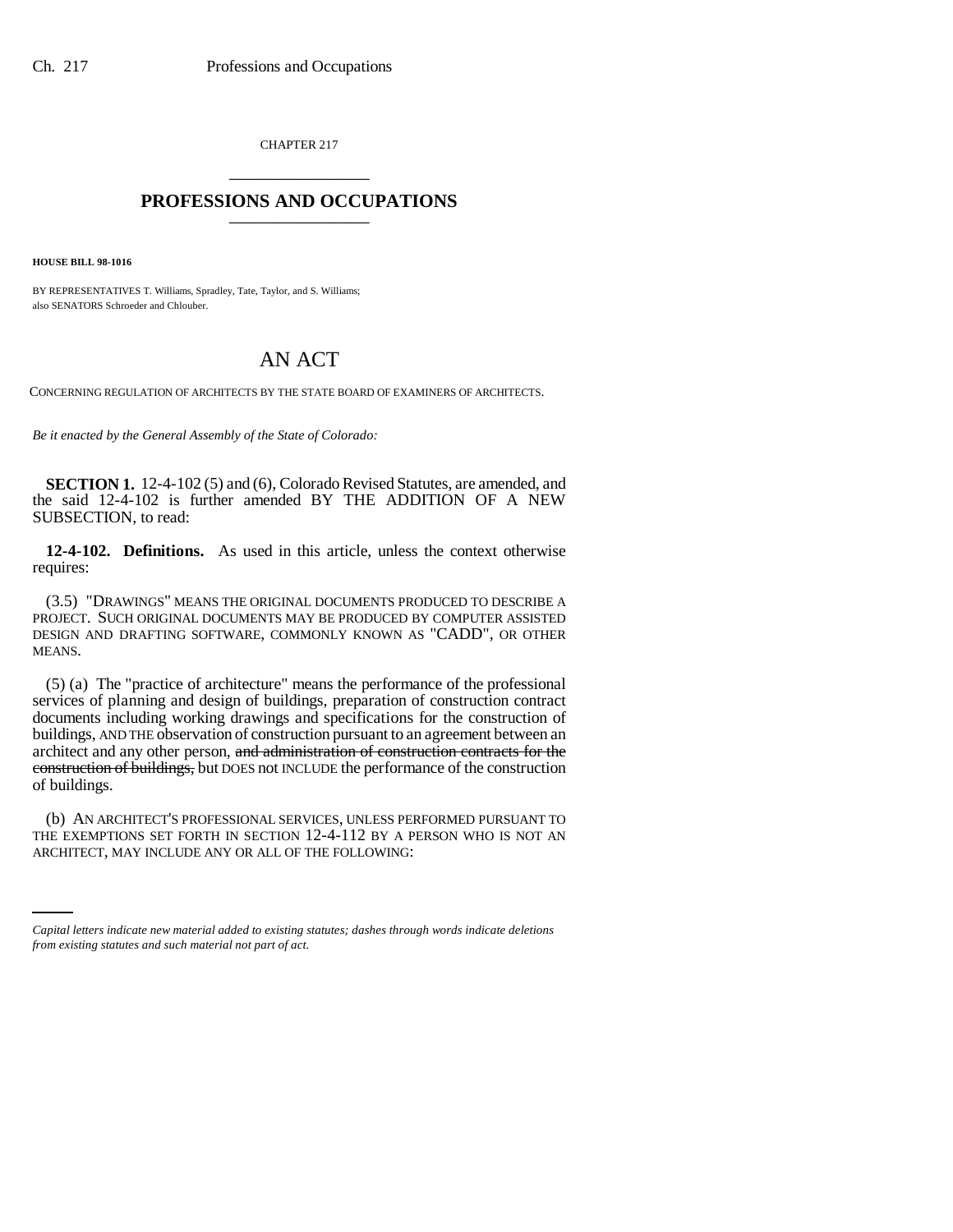(I) INVESTIGATIONS, EVALUATIONS, SCHEMATIC AND PRELIMINARY STUDIES, DESIGNS, WORKING DRAWINGS, AND SPECIFICATIONS FOR CONSTRUCTION, OR FOR ONE OR MORE BUILDINGS, AND FOR THE SPACE WITHIN AND SURROUNDING THE BUILDINGS OR STRUCTURES;

(II) COORDINATION OF THE WORK OF TECHNICAL AND SPECIAL CONSULTANTS;

(III) COMPLIANCE WITH GENERALLY APPLICABLE CODES AND REGULATIONS, AND ASSISTANCE IN THE GOVERNMENTAL REVIEW PROCESS;

(IV) TECHNICAL ASSISTANCE IN THE PREPARATION OF BID DOCUMENTS AND AGREEMENTS BETWEEN CLIENTS AND CONTRACTORS;

(V) CONTRACT ADMINISTRATION; AND

(VI) CONSTRUCTION OBSERVATION.

(6) "Responsible charge CONTROL" means THAT AMOUNT OF control OVER and direction of architectural work within an architect's scope of competence DETAILED KNOWLEDGE OF THE CONTENT OF TECHNICAL SUBMISSIONS AS DEFINED IN SECTION 12-4-110 (2) (c) DURING THEIR PREPARATION AS IS ORDINARILY EXERCISED BY A LICENSED ARCHITECT APPLYING THE REQUIRED STANDARD OF CARE.

**SECTION 2.** 12-4-103 (1), Colorado Revised Statutes, is amended to read:

**12-4-103. State board of examiners of architects - subject to termination repeal of article.** (1) There is created in the division of registrations in the department of regulatory agencies a Colorado state board of examiners of architects, consisting of seven members, four of whom are licensed architects in the state of Colorado, are residents of the state of Colorado, and have been engaged in the practice of architecture for at least three years prior to their appointment, two of whom are residents but are not and have not been licensed architects in the state of Colorado or any other state or engaged in the practice of architecture in the state of Colorado, and one who is a licensed general building contractor in the state of Colorado and is a resident of the state of Colorado. Board members shall be appointed by the governor to serve for not more than two four-year terms of office, expiring February 15. Each board member shall hold office until the expiration of the appointed term or until a successor is duly appointed. Persons holding office on June 15, 1987, are subject to the provisions of section 24-1-137, C.R.S. Any vacancy occurring in the membership of the board shall be filled by the governor by appointment for the remainder of an unexpired term. The governor may remove any member of the board for misconduct, incompetency, or neglect of duty.

**SECTION 3.** 12-4-104 (5) and (6), Colorado Revised Statutes, are amended to read:

**12-4-104. Board - powers.** (5) The board shall publish a complete roster annually. The roster shall contain:

(a) Statutes administered by the board;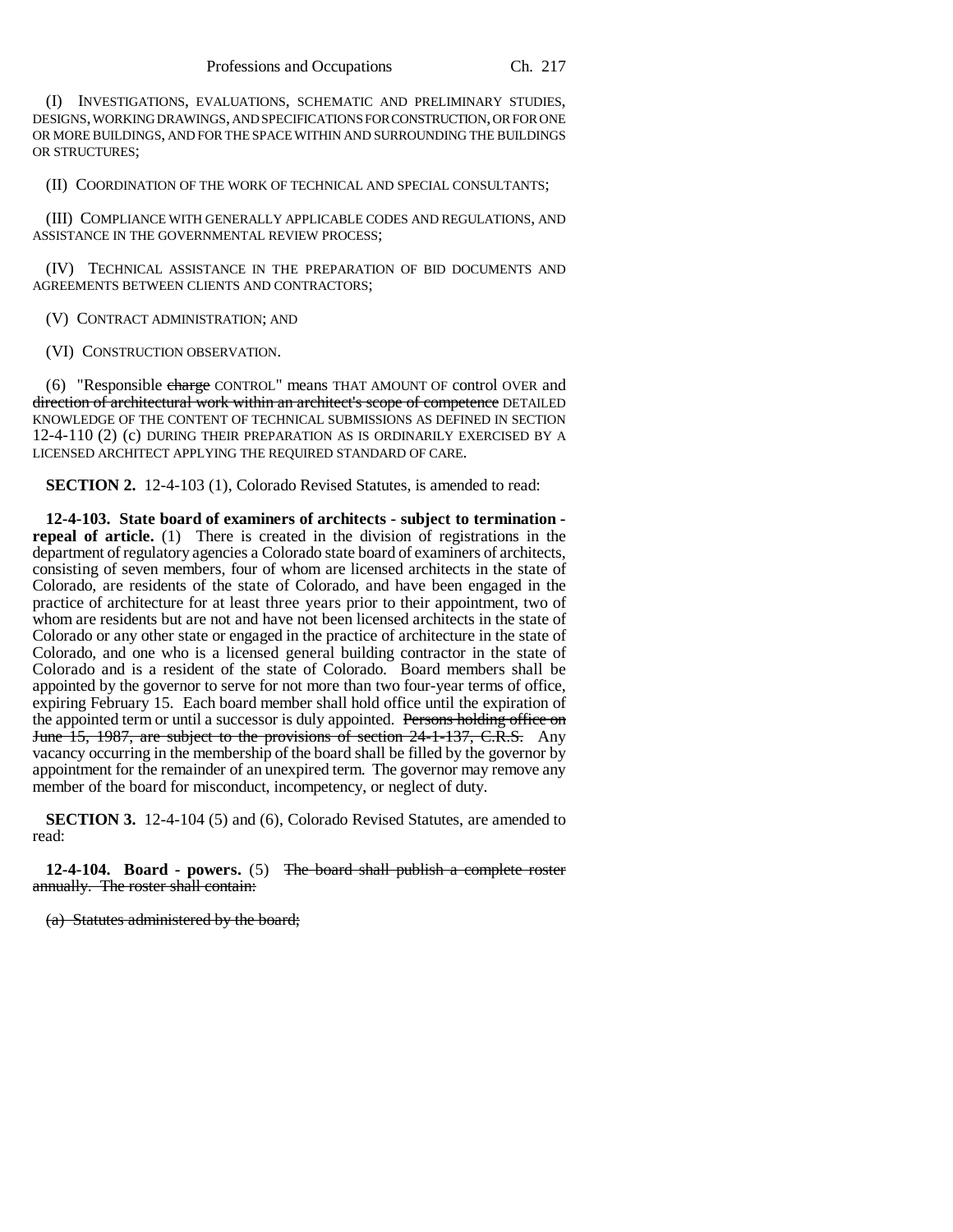(b) The name, last-known address, and place of business of each architect;

(c) The location of all technical publications purchased by the board which are made available to the public;

(d) Rules and regulations of the board;

(e) Such other pertinent information as the board deems necessary. THE BOARD SHALL COMMUNICATE ANNUALLY IN WRITING TO ALL ARCHITECTS LICENSED PURSUANT TO THIS ARTICLE STATING ANY CHANGES IN BOARD RULES OR THIS TITLE, MAKING SPECIFIC REFERENCE TO ANY CHANGES TO LICENSING REQUIREMENTS ENACTED OVER THE COURSE OF THE PREVIOUS YEAR.

 $(6)$  A roster shall be filed with the executive director of the department of regulatory agencies and each county clerk and recorder and county building official. The roster shall be mailed to each architect who has remitted the renewal fee for that year and whose name appears in the roster and shall be made available to the public on request and upon payment of the fee established by the board.

**SECTION 4.** 12-4-108 (2), Colorado Revised Statutes, is amended to read:

**12-4-108. License renewal - expiration - reinstatement.** (2) The license of any architect who fails to pay the license renewal fee shall expire. An expired license may be renewed within two years SIX MONTHS after expiration, upon payment of all fees in arrears; thereafter, the board shall require payment of a reinstatement fee established pursuant to section 24-34-105, C.R.S., and may require reexamination, unless the architect has maintained an active architectural practice in another jurisdiction or otherwise satisfies the board of his THE ARCHITECT'S continued competence.

**SECTION 5.** 12-4-110 (2) (c), Colorado Revised Statutes, is amended to read:

**12-4-110. Partnerships - professional corporations - limited liability companies - requirements.** (2) An entity listed in subsection (1.5) of this section may practice architecture, but only if:

(c) All architectural plans, designs, drawings, specifications, or reports which THAT are involved in such practice, issued by or for such entity, bear the seal and signature of an architect in responsible charge CONTROL of, and directly responsible for, such architectural work when issued; and

**SECTION 6.** 12-4-111 (2) (e), (2) (n), and (5) (a), Colorado Revised Statutes, are amended to read:

**12-4-111. Discipline.** (2) Grounds for disciplinary action include:

(e) Affixing a seal or allowing a seal to be affixed to any document of which the architect was neither the author nor in responsible charge CONTROL of preparation; or

(n) Failure to render adequate professional control of persons practicing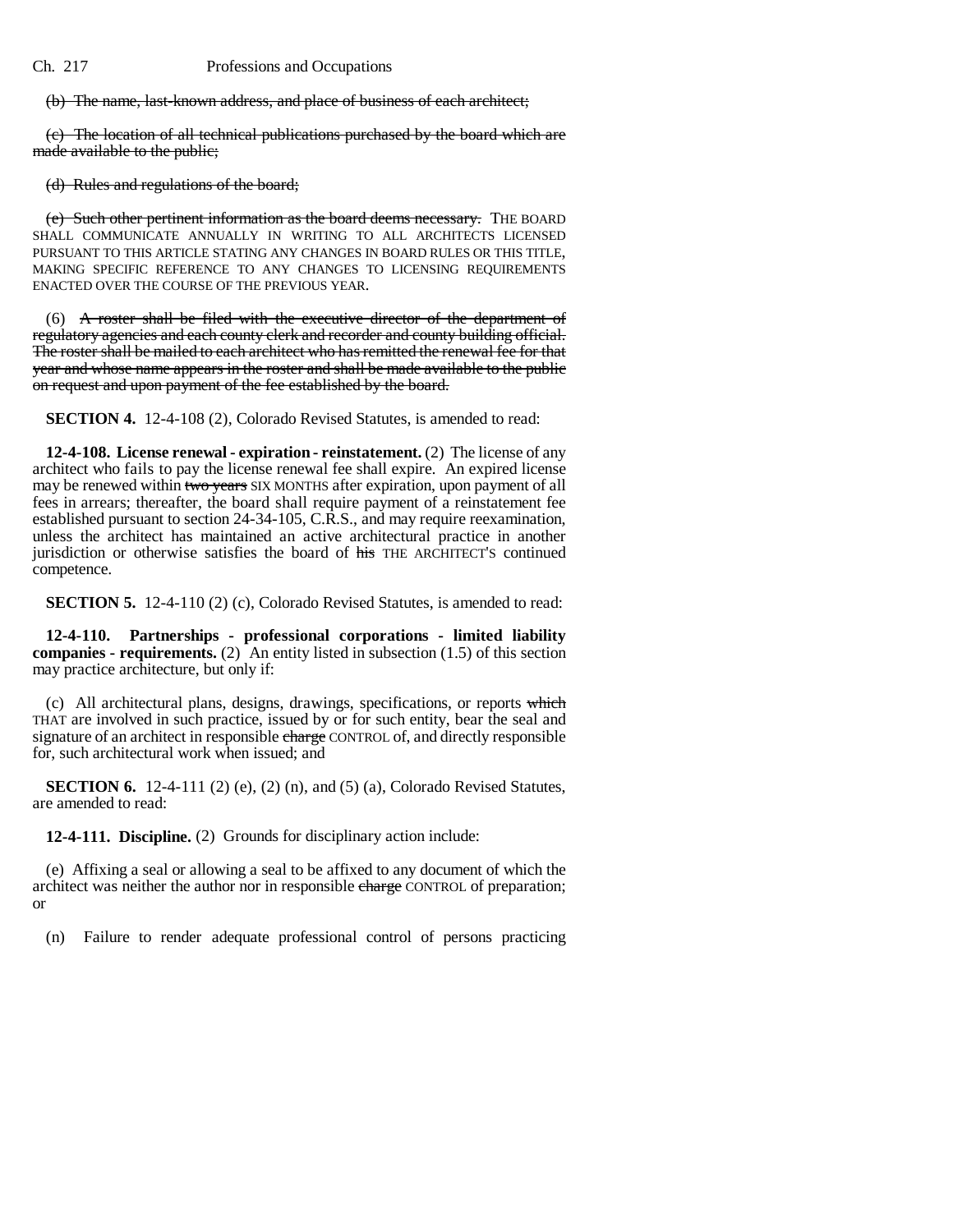architecture under the responsible charge CONTROL of a licensed architect; or

(5) **Fines.** (a) In addition to the penalties provided for in subsection (3) of this section, any person violating any provision of this article or any standards or rules or regulations promulgated pursuant to this article may be punished upon a finding of misconduct by the board, made pursuant to article 4 of title 24, C.R.S. as follows:

(I) In the first administrative proceeding against a licensee, a fine of not less than five hundred dollars nor more than one thousand dollars;

(II) In any subsequent AN administrative proceeding against a licensee, for transactions occurring after a final agency action determining that a violation of this article has occurred, THE BOARD MAY IMPOSE a fine of not less than one thousand dollars nor more than two NOT MORE THAN FIVE thousand dollars.

**SECTION 7.** 12-4-112 (3), Colorado Revised Statutes, is amended to read:

**12-4-112. Exemptions.** (3) Nothing in this article shall be construed as curtailing or extending the rights of any other legally recognized profession or craft.

**SECTION 8.** 12-4-113 (1) (c) (III), Colorado Revised Statutes, is amended, and the said 12-4-113 is further amended BY THE ADDITION OF THE FOLLOWING NEW SUBSECTIONS, to read:

**12-4-113. Violations - penalties - injunctions.** (1) It is a class 3 misdemeanor for any person, including any corporation, association, or partnership, to:

(c) Without having a license issued under this article:

(III) Use in connection with his name or business or otherwise assume, use, or advertise any title or description which will or reasonably might be expected to mislead the public into believing that he is an architect, unless practicing pursuant to section 12-4-112 (4) and, if a corporation or partnership or group of persons, meeting the requirements of section 12-4-110;

(1.5) NOTHING IN THIS SECTION SHALL PROHIBIT A PERSON WHO IS LICENSED TO PRACTICE ARCHITECTURE IN ANOTHER JURISDICTION OF THE UNITED STATES FROM SOLICITING WORK IN COLORADO. SUCH PERSON SHALL NOT PERFORM THE PRACTICE OF ARCHITECTURE IN THIS STATE WITHOUT FIRST HAVING OBTAINED A LICENSE FROM THE BOARD OR HAVING ASSOCIATED WITH AN ARCHITECT LICENSED IN THIS STATE WHO IS ASSOCIATED WITH THE PROJECT AT ALL STAGES OF THE PROJECT.

(2.5) IF THE BOARD HAS REASONABLE CAUSE TO BELIEVE THAT ANY PERSON IS VIOLATING ANY PROVISION OF THIS SECTION OR ANY LAWFUL RULE OR REGULATION ISSUED UNDER THIS SECTION, IN ADDITION TO ALL OTHER ACTIONS PROVIDED FOR IN THIS ARTICLE AND WITHOUT PREJUDICE THERETO, THE BOARD OR ITS DESIGNEE MAY ENTER AN ORDER REQUIRING SUCH PERSON TO CEASE AND DESIST FROM VIOLATING THIS SECTION OR SUCH RULE OR REGULATION AND, IN ADDITION, MAY REQUEST THAT AN ACTION BE BROUGHT ON RELATION OF THE PEOPLE OF THE STATE OF COLORADO BY THE ATTORNEY GENERAL OR BY THE DISTRICT ATTORNEY OF THE DISTRICT IN WHICH THE VIOLATION IS ALLEGED TO HAVE OCCURRED, TO ENJOIN SUCH PERSON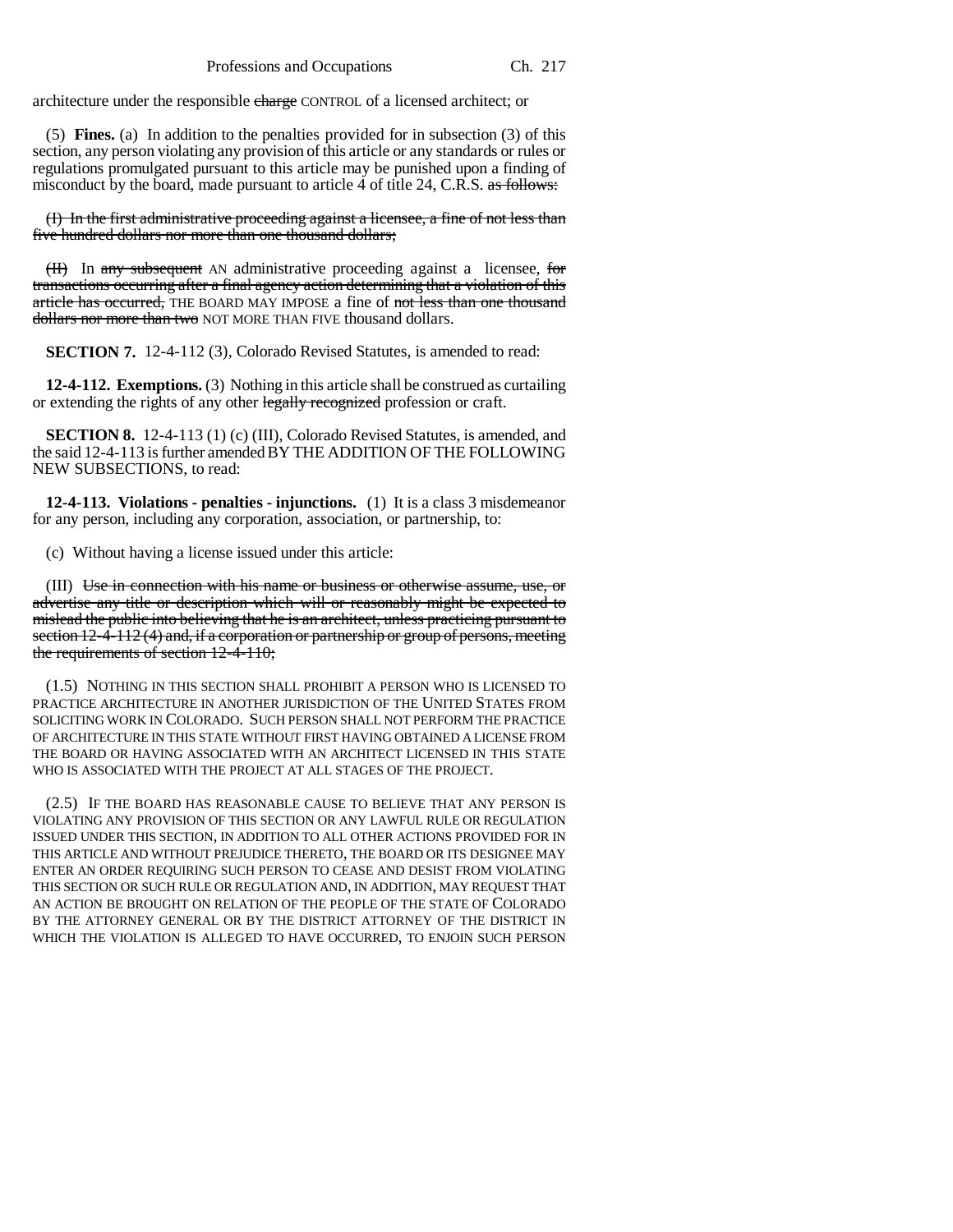## Ch. 217 Professions and Occupations

FROM ENGAGING IN OR CONTINUING SUCH VIOLATION OR FROM DOING ANY ACT IN FURTHERANCE THEREOF. IN ANY SUCH ACTION, AN ORDER OR JUDGMENT MAY BE ENTERED AWARDING SUCH PRELIMINARY OR FINAL INJUNCTION AS MAY BE DEEMED PROPER.

**SECTION 9.** 12-4-115, Colorado Revised Statutes, is amended to read:

**12-4-115. Use of title.** (1) No person preparing plans and specifications for or construction contracts for the administration of any alteration, remodeling, or repair of any building shall use the title "architect" nor any derivative thereof, in connection therewith unless he SUCH PERSON has been licensed as an architect pursuant to this article.

(2) The word "architect" or any derivative of the word "architect" shall not be used alone, or in a phrase, in any offer or response to an offer to provide services defined as practice of architecture by section  $12-4-102(5)$  unless such person is an architect licensed under this article.

(3) ANY LISTING OR ADVERTISEMENT BY AN ARCHITECT IN ANY COLORADO PUBLICATION SHALL INCLUDE THE COLORADO LICENSE NUMBER OF THE ARCHITECT.

**SECTION 10.** 12-4-116 (1) (a), (1) (b), and (1) (c), Colorado Revised Statutes, are amended, and the said 12-4-116 (1) is further amended BY THE ADDITION OF A NEW PARAGRAPH, to read:

**12-4-116. Architect's stamp.** (1) The use of an architect's stamp shall be subject to the following:

(a) The stamp,  $\frac{1}{\text{and the}}$  signature of the architect whose name appears on the stamp, AND DATE OF THE SIGNATURE OF SUCH ARCHITECT shall be placed on reproductions of drawings to establish a record set of contract documents. The record set shall be prominently identified and shall be for the permanent record of the architect, the project owner, and the regulatory authorities who have jurisdiction over the project.

(b) The stamp AND THE DATE THE DOCUMENT IS STAMPED shall be placed on each reproduction of drawings which is prepared under the direct supervision of the architect and on the cover, title page, and table of contents of specifications. Subsequent issues of addenda, revisions, clarifications, or other modifications shall be properly identified AND DATED for the record set. Where consultant drawings and specifications are incorporated into the record set, they shall be clearly identified by consultant stamps or other means AND DATED in accordance with law to distinguish proper reference to origination.

(c) EXCEPT AS REQUIRED FOR COMPLIANCE WITH A FEDERAL CONTRACT, the stamp shall not be placed on reproducible drawings which are used for multiple copies or on reproducible drawings which are transferred away from the architect's possession and supervision.

(e) ONE ORIGINAL DOCUMENT MAY BE STAMPED, SIGNED, AND DATED PURSUANT TO THE REQUIREMENTS OF FEDERAL GOVERNMENT CONTRACTS.